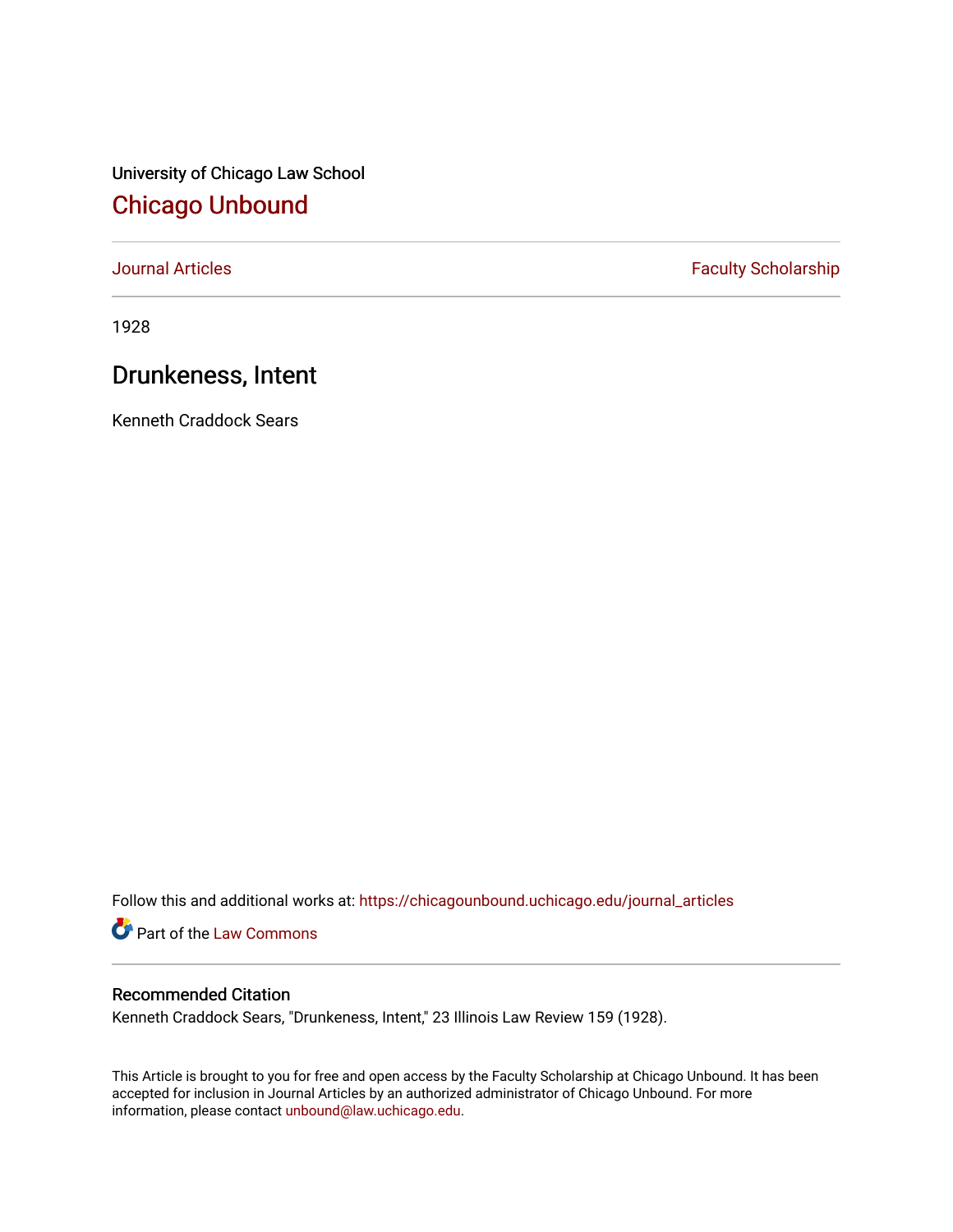## **COMMENT ON RECENT CASES**

CRIMINAL LAW—DRUNKENNESS—INTENT.—[New York] Recently the New York Court of Appeals rendered a decision which deals with the complicated situation which arises when a person offers as a defense to a criminal charge that he was drunk at the time he committed the act.' A consideration of this defense frequently involves two other problems in the criminal law, to wit, insanity and more particularly the question of criminal intent. In the particular case, according to the majority opinion written by Pound, **J.,** there was testimony by the defendant that he was intoxicated at the time "so that he did not know what he was doing."<sup>2</sup> The trial court gave instructions on murder in the first degree and acquittal. The jury found defendant guilty of murder in the first degree. The majority of the court ordered a new trial for the reason that the jury was not given an opportunity to find the defendant guilty of a lesser degree of homicide. The court was apparently careful not to commit itself as to the precise instructions which should have been given, but there is a basis for thinking that the trial court should have instructed on a murder in the second degree and on manslaughter in the first and second degrees.<sup>3</sup>

The defendant, according to all the testimony that was deemed important for consideration,<sup>4</sup> killed the deceased while he was in the act of robbing him. At this point a consideration of the New York statutes becomes necessary. In that state there are several sorts of murder in the first degree.<sup>5</sup> Apparently the conviction

1. People v. Koerber (1926) 244 N. Y. 147, 155 N. E. 79. Cf. People v. Seiber (1927) 246 N. Y. 262, 158 N. E. 615.<br>2. If this bit of testimony should be taken to mean that the defendant

was so drunk that he did not know that he had a gun in his hand or that he did not know that a cartridge would explode if a trigger was pressed then there would seem to be a casel of insanity under *McNaghten's* Case (1843) 10 Clark & F, 200. If the insanity were only temporary, as was the case here, the question arises whether the defense is to be considered on the basis of insanity or drunkenness. See *Beard's* Case (1920) A. C. 479, for a sample of the difficulty resulting in considering drunkenness from the point of view of insanity. Temporary insanity, aside from delirium tremens, does not excuse generally and it is not thought that delirium tremens *should* receive any special treatment. *State v. Haab.* (1901) 105 La. 230, 29 So. 725; 15 Harv. Law Rev. 755.

3. See the discussion on page 82 of the opinion in 155 N. E. 79.

4. Crane, J., in his dissenting opinion made the following statement: "The attempted defense was that the deceased attacked the defendant leaving the store, and in the mixup, the defendant's pistol went off accidentally. No one takes any stock in this defense, not even the defendant's counsel who admitted on the argument that the defendant was guilty of a crime."

5. Sec. 1044 ch. 41, Cahill's Cons. Laws of N. Y., is as follows: "The killing of a human being, unless it is excusable or justifiable, is murder in the first degree, when committed: **I**

**"1.** From a deliberate and premeditated design to effect the death of the person killed, or of another; or

*"2.* **By** an act imminently dangerous to others, and evincing a depraved mind, regardless of human life, although without a 'premeditated design to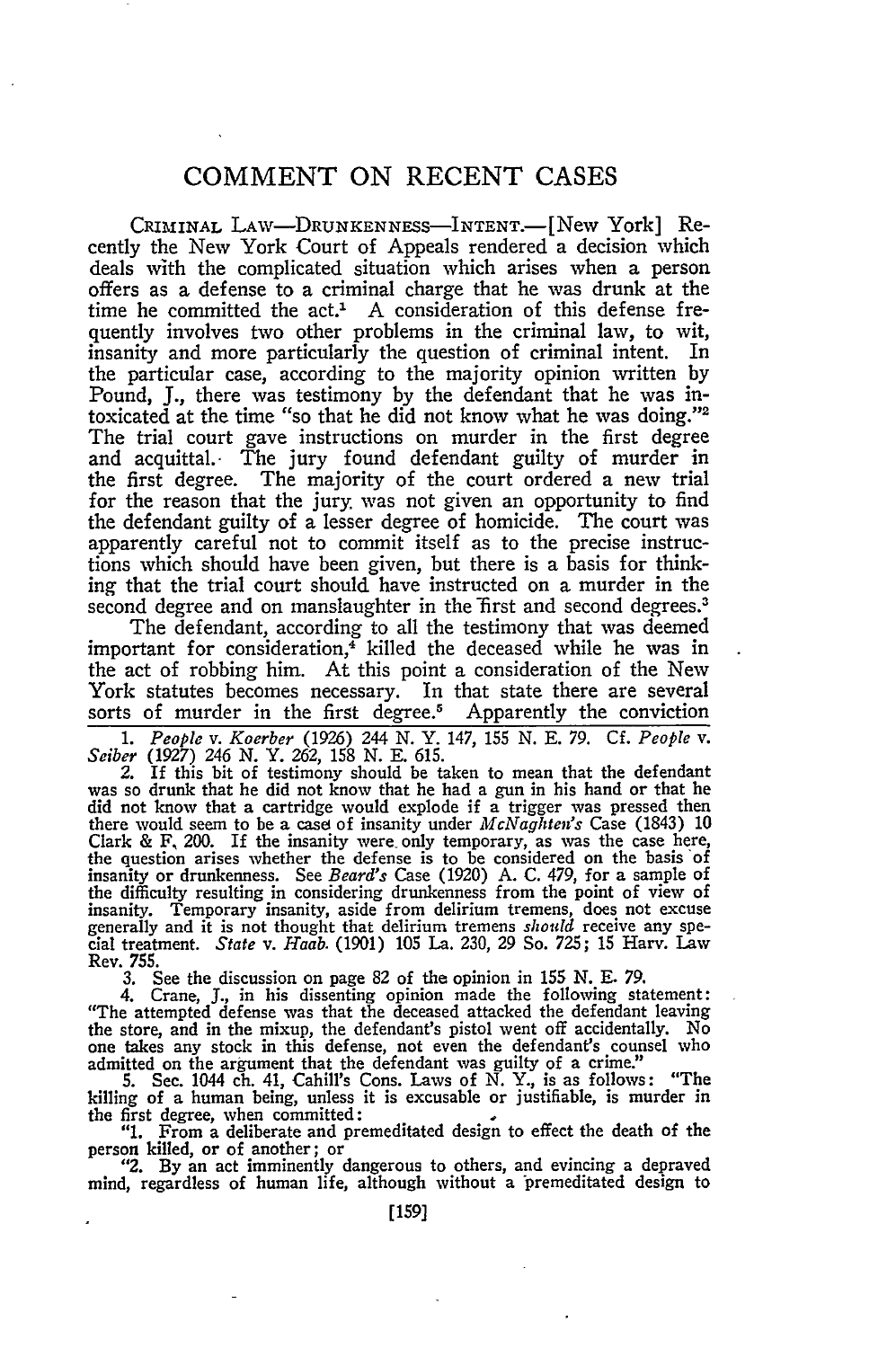was obtained in this case on the theory that the act of the defendant was "without a design to effect death, by a person engaged in the commission of, or in an attempt to commit, a felony, either upon or affecting the person killed or otherwise."

This form of murder in the first degree seems to provide for constructive murder and it is not apparent why drunkenness, aside from insanity,<sup>6</sup> should be any defense. In another form of murder in the first degree under the New York statutes, punishing for a homicide "from a deliberate and premeditated design to effect the death of the person killed, or of another," a specific intent to kill a person is apparently required. In this event it would seem that drunkenness should be a defense if the defendant was so drunk that he was incapable of forming the deliberate and premeditated design. <sup>7</sup>

The remarks concerning the first sort of murder in the first degree must be modified, however, if the felony therein specified is a felony requiring specific intent. Since the defendant was alleged to have been in the act of robbing the deceased a specific intent is required before we can say that the defendant was engaged in a robbery. From this it would follow that if the de-

effect the death of any individual; or without a desigri to effect death, **by** a person engaged in the commission of, or in an attempt to commit a felony, either upon or affecting the person killed or otherwise; or," etc.

The other provisions are not important here.

**6.** There may be a closer relation between drunkenness and insanity than courts have realized. See 4 Jour. of Crim. Law and **Crimin. 859.**

**7.** This conception to a certain extent has become a part of the statutory law of New York. Sec. 1220 ch. 41: "No act committed **by** a person while in a state of voluntary intoxication, shall be deemed less criminal **by** reason of his having been in such condition. But whenever the actual existence of any particular purpose, motive or intent is a necessary element to constitute a particular species or degree of crime, the jury may take into consideration the fact that the accused was intoxicated at the time, in determining the purpose, motive or intent, with which he committed the act.

*People v. Mills* **(1885) 98 N.** Y. **176,** and *People v. Leonardi* (1894) 143 **N.** Y. **360** (discussed in case under review), deal with this section of the statutes and seem to give **it** full effect.

"'Whenever intent becomes material, its quality or persistence--the deranging influence of fear or sudden impulse of feebleness of mind or willis matter for the jury if such emotions or disabilities can conceivably have affected the thought or purpose of the actor." Cardozo, **C. J.,** in *People v.*

*Moran* (1927) 246 *N.* Y. 100, **158 N. E. 35.** "Deliberation and premeditation imply the capacity at the time to think and reflect, sufficient volition to make a choice, and by the use of these pow-<br>ers to refrain from doing a wrongful act." People v. Barberi (1896) 149 N.<br>Y. 256, 43 N. E. 635, 52 Amer. St. Rep. 717. See also People v. Fer 390.

"So also where there are statutory degrees of murder-murder in the first degree requiring deliberate premeditated malice; drunkenness by negativing this premeditation may reduce the killing to second degree murder. Pirile v. State 9 Humph. (Tenn.) 663 (1849); State v. Johnson 40 Conn. 136 (1873); People v. Williams (1872) 43 Calif. 344"; 34 Harv. Law Rev. 80, note 13.

J.

It seems fair to state that *Flanigan v. People* **(1881)** *86* **N.** Y. 554, 40 Amer. Rep. 556, has the contrary point of view.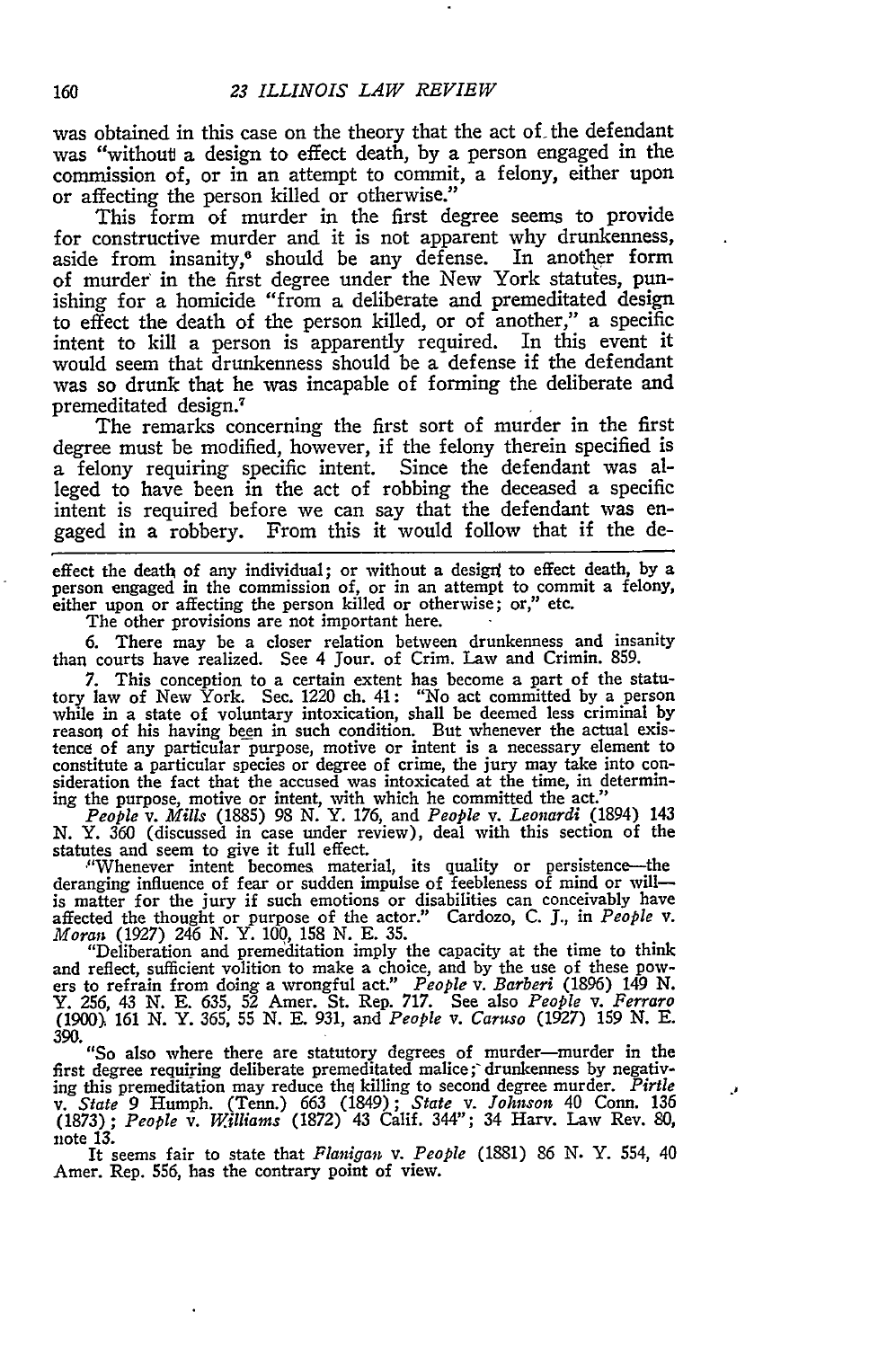fendant was so drunk as to have been incapable of forming the intent to deprive the deceased of his property then he would not have been guilty of robbery even though he went through the external motions and physically succeeded in taking the property from the deceased.<sup>8</sup>

This seems to make it impossible to convict a person of first degree murder in New York under the above circumstances, unless the conviction is obtained under a provision which specifies "an act imminently dangerous to others, and evincing a depraved mind, regardless of human life, although without a premeditated design to effect the death of any individual."<sup>9</sup> Nor does it seem to be possible

**8.** All in this paragraph seems to accord with the opinion **by** Pound, **J.** For a different treatment in Missouri, see (1925) 32 Law Series, U. of Mo. Bul., **59.**

**9.** Would an act "evincing a depraved mind" require an actual state of mind on the part of the prisoner? It is possible that one, no matter how drunk, might be convicted under this provision. However the language in *Darry v. People* (1854) 2 Parker Crim. Rep. 606, discussing this subject should be consulted. Note particularly that Denio, **J.,** there said that this provision could not "be applied to the case of homicide, resulting from a direct assault by one person upon another." See *Wilson v. People* (1859) 4-Parker Crim. Rep. 619, where this provision seems to be ignored.<br>In People v. Johnson (1851) 1 Parker Crim. Rep. 291, there are some

In *People v. Johnson* (1851) 1 Parker Crim. Rep. 291, there are some interesting remarks concerning this sort of murder in the first degree. (The present statute has eliminated the word "particular" before the word "individual.") At the outset Barcuto, **J.,** delivered an encomium:

"It is quite obvious that the revisers in the first chapter relating to 'crimes and their punishment,' intended to present a perfect system in which every grade of homicide should be distinctly and accurately classed. They state in their notes that, 'It has been supposed that there was nothing so much wanted staughter which are now so nearly connected, and run into each other so<br>much, that courts and juries often mistake, and a lamentable uncertainty prevails, which operates as well to screen the guilty as to expose the innocent'. This evil they have remedied by a careful and judicious classification, so complete and perfect, that upon an ascertained state of facts, every homicide can<br>be reduced to its appropriate degrees, and while it falls clearly unlike some modern law givers, understood the precise force and effect of the language used; and as a skillful surveyor makes his work meet so that his map covers the whole ground, neither more nor less, so they have included in their system every species of homicide known to the law, each degree standing by itself and occupying its own peculiar ground."

Such language is enough to make the judicious grieve and it is significant that the remainder of the opinion seems to demonstrate that the praise was excessive.

After getting its feet on earth, the court uttered the following: "We consider the second subdivision wholly inapplicable to a case where there is reason to believe that the killing was in the heat of passion, for such killing never was murder at the common law, and the revisers did not intend to increase the cases of murder. That subdivision is applicable to numerous cases of murder known to the common law, where malice was implied. It would apply to the case of a man shooting into a crowd, or throwing missiles<br>from a house or wall into the public streets of a city without regard to the<br>lives of those who might be exposed. It may also apply to the case w but one person is exposed, and even where the blow is aimed at the person.<br>. . . So if the prisoner had found Kane (deceased) sleeping by the stone **wall** and had taken the stone in mere wantonness and let it fall upon him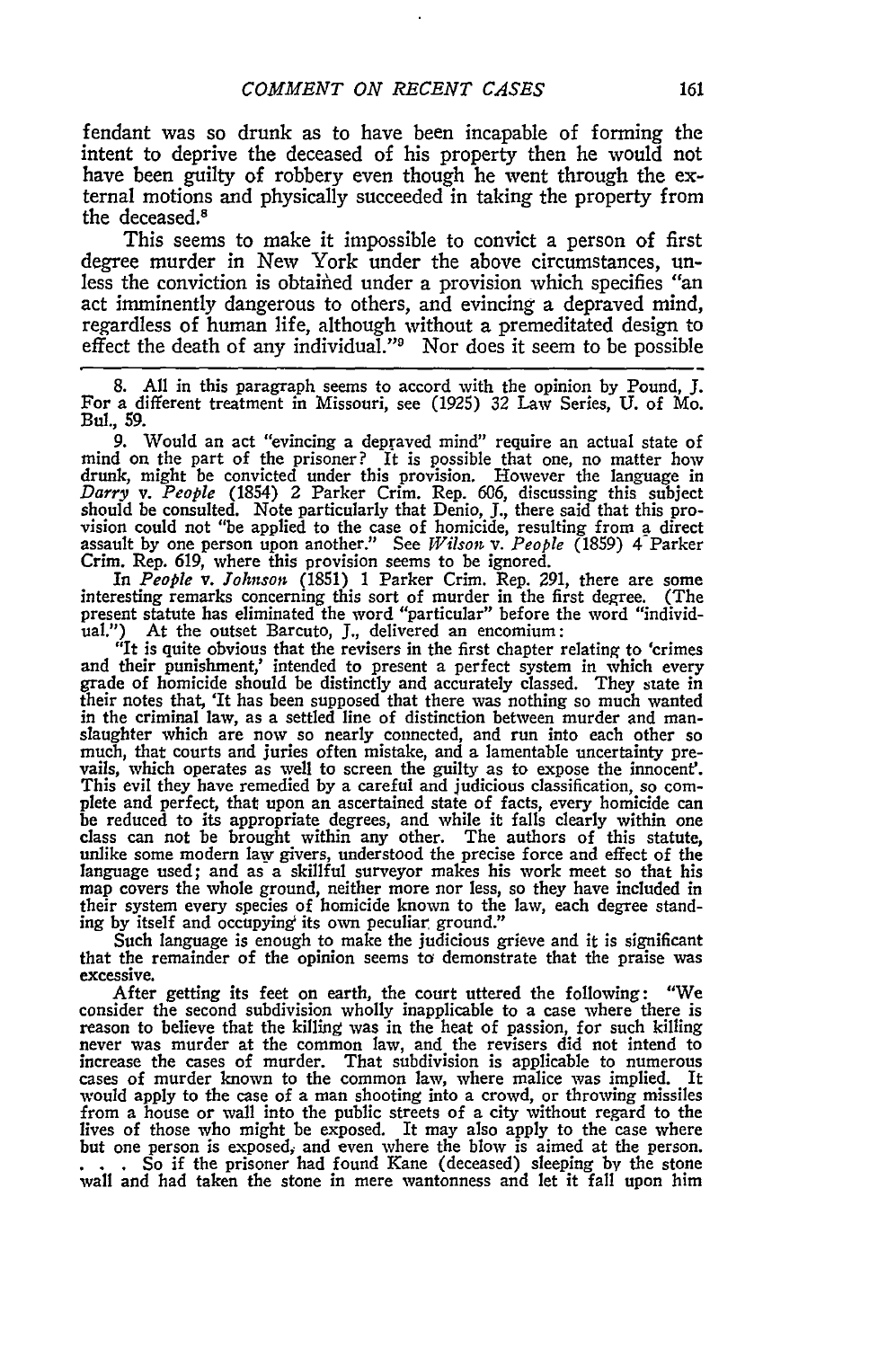to convict of second degree murder in New York because the statute with reference to that crime provides that the act must be "committed with a design to effect the death of the person killed."<sup>10</sup> Nor is it particularly clear that he was guilty of manslaughter in the first degree<sup>11</sup> because the defendant was apparently not engaged in the commission of a misdemeanor nor was he in the heat of passion.<sup>12</sup>

without designing to kill, he would properly have been convicted of murder under the second subdivision."

For further difficulty caused by this second subdivision, contrast *Darry v. People* (1854) 2 Parker Crim. Rep. 606 (three elaborate opinions), with *Sanchez v. People* (1859) 4 Parker Crim. Rep. 535, 555, and *People v. Rector* (1838) 19 Wend. 569, 606.

Other decisions demonstrate that the praise bestowed above was prema-<br>ture. See People v. Marendi (1915) 213 N. Y. 600; People v. Wagner (1927)<br>245 N. Y. 143; People v. Van Norman (1921) 231 N. Y. 454; People v. Spohr (1912) 206 N. Y. 516; *People v. Schleinan* (1910) 197 N. Y. 383.

The other provisions concerning murder in the first degree obviously seem to be inapplicable.

10. Sec. 1046 ch. 41: "Such killing of a human being is murder in the second degree, when committed with a design to effect the death of the person killed, or of another, but without deliberation and premeditation."

Sec. 1047 ch. 41, has a special provision for murder in the second degree for a duel fought without the state.

Pound, J., discussing a youth whose mind was "befuddled" by drink and who might "intend" merely to "stage" a holdup, said that he might "conceivably" be guilty of murder in the second degree. It is submitted that this sort of youth is far different from a youth intoxicated "so that he did not know what he was doing." See also note 12, infra.

11. Sec. 1050 ch. 41: "Such homicide is manslaughter in the first degree, when committed without a design to effect death: when committed without a design to effect death:<br>"1. By a person engaged in committing, or attempting to commit, a mis-

demeanor, affecting the person or property, either of the person killed, or of

another; or, *"2.* In the heat of passion, but in a cruel and unusual manner, or by "2. In the means weapon."

The other provisions are of no importance here.

12. This doubt apparently is not shared by Pound, J.: "It is conceivable, for example, that a youth whose mind was befuddled by drink might intend merely to stage a holdup and yet be guilty of some degree of homicide. He might be so frightened by resistance as to shoot in the heat of passion, the emotion of fright, and thus be guilty of manslaughter in the first degree, or conceivably even of murder in the second degree."

What is meant by "heat of passion"? This is considered in *Wilson v. People* (1859) 4 Parker Crim. Rep. 619. No very definite standard is stated. "It is enough that the passions are heated by the acts or conduct of the one<br>upon whom the (deadly) assault is made, and it matters not whether this state<br>is produced by acts or words, if either one or the other are natura third degree, i. e., without "formed design of effecting death." *State v. Berkleo.* (1891) 109 Mo. 665, has the same point of view with reference to this

type of manslaughter and the decision relies upon *Wilson v. People*.<br>
Is "heat of passion" to be given an objective consideration? It would<br>
seem that such is frequently the attitude of the courts. 2 Bishop "Criminal<br>
Law

that fear may be sufficient to reduce the homicide from murder to manslaughter. This fear is contrasted with the fear involved in self defense. The latter clearly seems to be treated objectively. On the whole, the former is treated subjectively though in one place the court writes of the circumstances being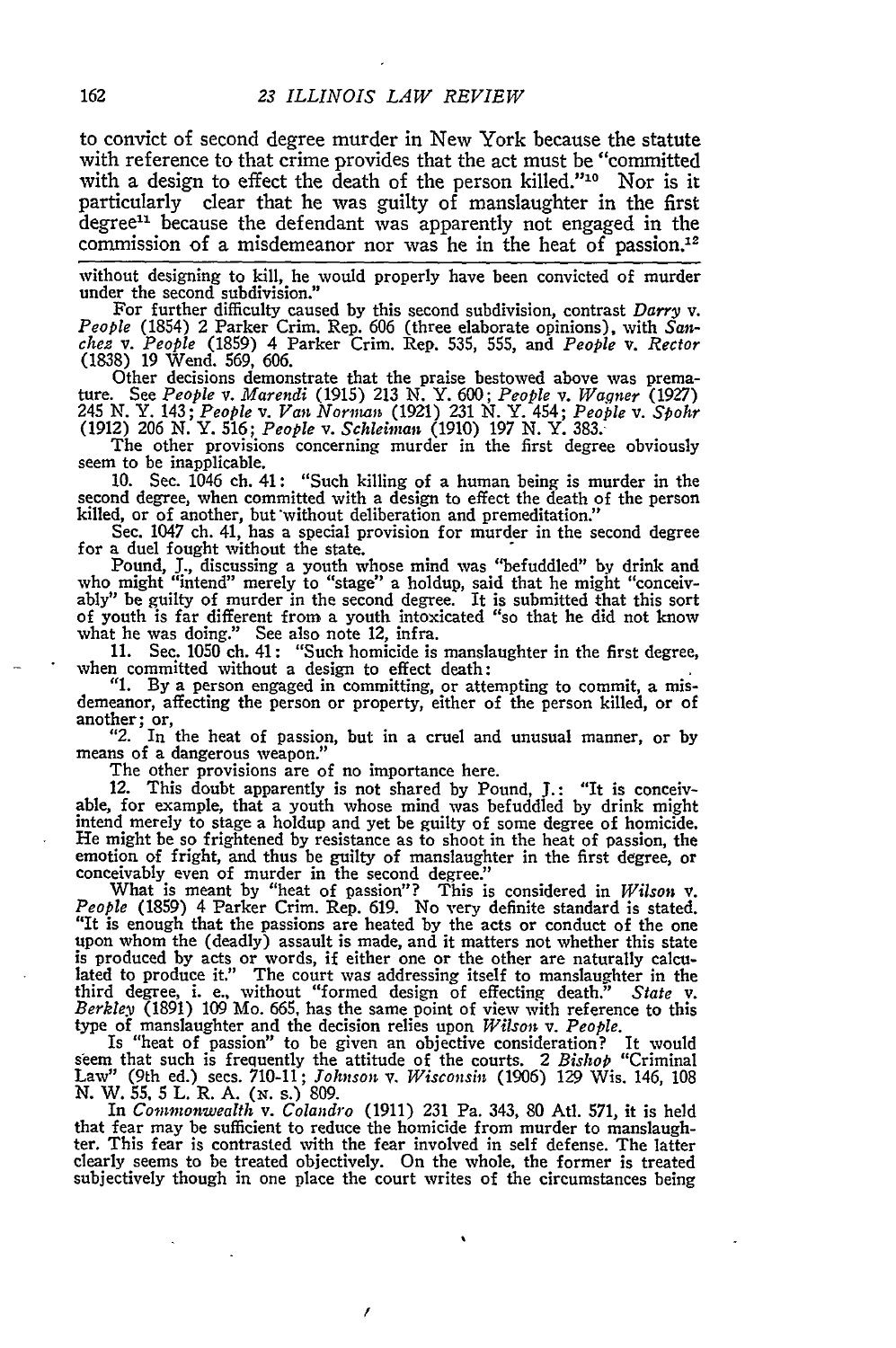It is possible to say he was guilty of manslaughter in the second degree under the general provision that it was his act which caused the death.13

Now it is fairly clear that citizens of New York would not be satisfied in having so serious an affair as this determined to be only manslaughter in the second degree or even in the first degree. It would seem as if those who drafted the New York statutes attempted to be highly scientific but succeeded in effecting too much refinement.<sup>14</sup> In order to bring about a satisfactory result in the particular case it seems necessary to resort to some involved and doubtful reasoning, and that is what Pound, J., indulges in, for he says, "Generally speaking, murder in the first or second degree connotes the specific or particular intent to kill. . . . ." In the connotes the specific or particular intent to kill. next sentence this statement is contradicted by this: "But when one engaged in the commission of a felony, his mind being fatally bent on mischief<sup>15</sup> but without a design to effect death, kills a human being, at common law the killing is said to be with malice aforethought and so murder; and the penal law attaches to the act the consequence of murder in the first degree." This is a statement of the theory of constructive murder, and that sort of murder, curiously enough, seems to be approved by the Harvard Law Review.18

"adequate" to raise the fear. Other cases purporting to stand for the same rule are cited in 29 Corpus Juris 1127.

"Time to cool" seems to be given an objective consideration in *People v. Sullivan* (1852) 7 **N.** Y. *396, 400.*

It is to be noticed that the learned judge in his consideration apparently has shifted from a man so drunk as not to know "what he was doing" to a man "whose mind was befuddled by drink." There is a great difference. The latter sort may well be capable of having specific intents, i. e., may be capable of aiming at a consequence. Such a mind may be sensitive to the emotion of fright. However, is "heat of passion" an important consideration with a man<br>so drunk as not to know what he is doing?<br>The court might have thought that the defendant testified inaccurately<br>when he said that he was so drunk

might have concluded that he was at least "befuddled." This raises the point whether such a man may say that he was in the "heat of passion" when a sober man in his place would not have been. See *Marshall's* Case (1830) 1<br>Lewin C. C. 76, and *Rex* v. Thomas (1837) 7 Car. & P. 817, commented upon<br>in (1920) App. Cas. 1. c. 496; 1 Bishop "Criminal Law" (9th ed.) secs. 4 **Cf.** *Keenan v. Commonwealth* (1862) 44 Pa. 55, 84 Amer. Dec. 414; 2 *Bishop* "Criminal Law" (9th ed.) secs. 710-11. **13.** See sec. 1052 ch. 41. The conduct might be included under other

provisions of this section but no further consideration will be given to this feature.

14. The question is submitted whether it is possible to define satisfactorily in a code the crime of homicide except in very broad terms, which give plenty of room for the exercise of the normal judicial function.

15. Notice the expression, "his mind being fatally bent on mischief." The statute does not contain this. Quaere: how could a person so drunk as

not to know what he is doing have a mind fatally bent on mischief?<br>16. 34 Harv. Law Rev. 79. Cf. Field, J., in Regina v. Franklin (1883<br>15 Cox C. C. 163: "I have a great abhorrence of constructive crime."

Constructive murder is also approved by D. A. Stroud in (1920) 36 Law Quar. Rev. 268, 269: "From a theoretical standpoint it may be thought condemnable as a harsh anomaly, because according to normal principles of inten-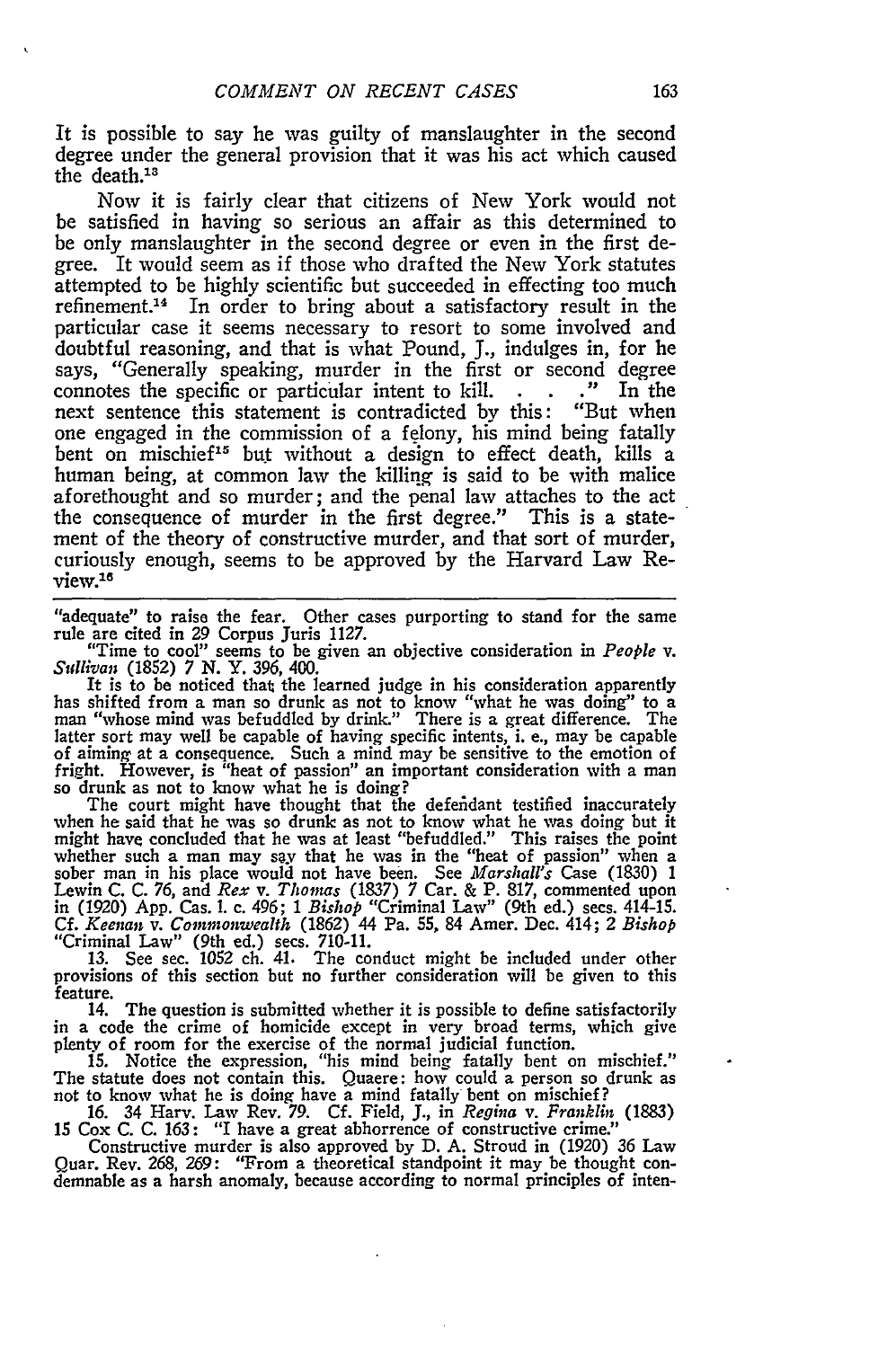English and American judges for some centuries have been wrestling with the problem of intent, They have insisted that there can be no crime in the common law without an intent. They have distinguished between general criminal intent and specific intent. In general they have seemed to think that specific intent represented an actual state of mind. Their idea of general criminal intent has been most strikingly indefinite when they have not refrained absolutely from defining it. It is conceived that herein lies the difficulty, and **that** we shall never escape from our confusion until we agree upon some understanding of the meaning of this very important term. So far as the writer has read he has only discovered one judge who, apparently, has disclosed a thoroughly understandable system of criminal intent. Mr. Justice Holmes in *Abrarms* et. at *v. United States' <sup>7</sup>*in a dissenting opinion

tionality, willful murder could not be committed in the absence of full homicidal intention, and a culpable intent to commit some other crime, of less gravity, would not satisfy the requirements of mens rea. However, the modern tendency being to favour felons and excuse wrongdoers too much, rather than too little, it may be considered a matter for satisfaction that the House of Lords have confirmed this harsh but salutary doctrine of imputed intent. **."** It would seem that the same result may be reached through the notion of objective intent and without the sacrifice of logic and without the acceptance of some undesirable consequences.

Attention is called to *People v. Moran* (1927) 246 *N.* Y. 100, **158 N. E. 35,** decided since the case under review. This decision appeals to the writer as proof that the present New York Court of Appeals does not particularly fancy one sort of constructive murder and is confining it as closely as possible in view of the New York statutes.

17. (1919) 250 **U. S.** 616, 626. In quoting from the dissenting opinion the writer does not wish to be understood as agreeing with all contained within it.

The learned Justice while a member of the Supreme Judicial Court of Massachusetts, expressed the following: "So that on the whole the jury were led to suppose that an actual intent to kill unlawfully was necessary to the offense of murder. The defendant cannot complain. If it had been necessary the jury properly might have been instructed that it is possible to commit murder without any actual intent to kill or to do grievous bodily ha mit murder without any actual intent to kill or to do grievous bodily harm, and that, reduced to its lowest terms, malice in murder means knowledge of such circumstances that according to common experience there is a plain and strong likelihood that death will follow the contemplated act, coupled, perhaps with an implied negation of any excuse or justification. 'The criterion in such cases is to examine whether common social duty would, under the circumstances, have suggested a more circumspect conduct': 1 East P. C.<br>262; *Commonwealth* v. *Pierce* 138 Mass. 165, 178. Of course we do not mean<br>to imply that such a likelihood would be enough to satisfy the statutory<br> tute murder in the first degree." *Commonwealth v. Chance* (1899) 174 Mass. 245, **252.**

In *Commonwealth v. Pierce* (1884) **138** Mass. 165, he stated: "The very meaning of the fiction of implied malice in such cases at common law was that a man might have to answer with his life for consequences which he neither intended nor foresaw. To say that he was presumed to have intended them is merely to adopt another fiction, and to disguise the truth. The truth was that his failure or inability to predict them was immaterial, if, under the circumstances known to him, the court or jury, as the case might be, thought them obvious." Cf. *People v. Angelo* (1927) 159 N. E. 394 (does not reject an objective standard, though it is not very plain just what is the attitude of the court).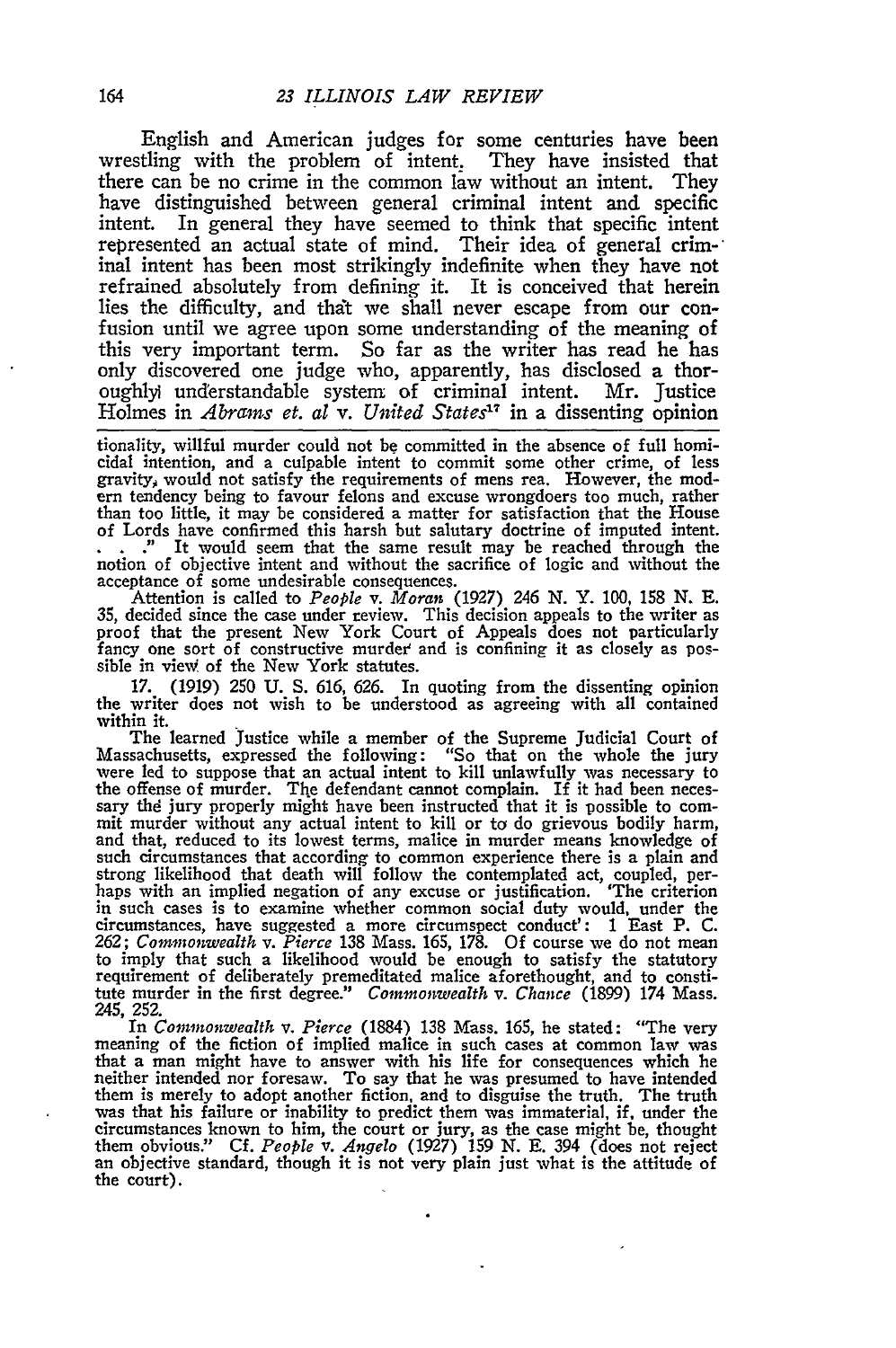stated as follows: "I am aware, of course, that the word intent as vaguely used in ordinary legal discussion means no more than knowledge at the time of the act that the consequences said to be intended will ensue. Even less than that will satisfy the general principle of civil and criminal liability. A man may have to pay damages, may be sent to prison, at common law might be hanged, if at the time of his act he knew facts from which common experience showed that the consequences would follow, whether he individually could foresee them or not. But, when words are used exactly, a deed is not done with intent to produce a consequence unless that consequence is the aim of the deed."18

This statement of general criminal intent and specific intent should be contrasted with the ideas put forward by the Harvard Law Review in a note reviewing a much discussed case, *Director of Public Prosecutions v. Beard.'9* It is stated in a footnote as

18. The above expression, it is submitted, was rendered less effective by the addition of the following sentence: "It may be obvious, and obvious to the actor, that the consequence will follow, and he may be liable for it even if he regrets it, but he does not do the act with intent to produce it unless the aim to produce it is the proximate motive of the specific act, although there may be some deeper motive behind."

In so far as this suggests that an actual (specific) intent is not important legally unless it can also be said to be the proximate cause (motive) of the conduct it may, perhaps, be said to be supported by *Rex v. Williams* (1795) 1<br>Leach 529. Cf. 1 East 400, 424. In any event *Rex* v. Gillow (1825) 1 Moody 85, sets forth a more desirable point of view. See also *Rex v. Regan* (1850) 4 Cox **C.** C. **335;** *State v. Mitchell* (1845) *27* N. C. 288; **33** Harv. Law Rev. 442, 444; **33** Harv. Law Rev. 747, 764 (it seems to advocate a special mean- ing for specific intent in cases involving "complex social conditions").

19. (1920) A. C. 479. a man kills a girl by suffocation while in the act of committing rape upon her it would be error to instruct the jury that the crime was only manslaughter, it would be error to instruct the jury that the crime was only manslaughter<br>even though the prisoner was so drunk that he did not know that his conduct<br>was dangerous, i. e., likely to inflict serious injury.<br>For approval o

in the opinion, see **36** Law Quar. Rev. *268* (acute comment).

Some of the utterances *ih Beard's* Case seem to have doomed for the present the prediction by Mr. Kenny in his "Outlines of Criminal Law" p. 137. After referring to the classical cases of shooting at a fowl in order to steal but *accidentally* killing a bystander, and of pushing a man with intent to steal his watch with the unexpected result of the man falling and dying from the fall, he states: "Yet to treat such cases as murder seems an excessive severity indeed. The reluctance of the judges in *Lad's* Case as early as *1773,* to treat death caused by a rape as murder, shews that the severity has long been regarded as impolitic. . **.** . The modern tendency is thus towards a limitation of the rule to such felonies as are likely to cause death." See (1920) 64 Solicitor's Journal 336, for a possible explanation of the failure of the prediction to be fulfilled. See for an observation similar to that of Kenny's (1909) 34 Law Mag. and Rev. 453, 461.

It is simple enough to justify a conviction of murder in *Beard's Came.* His conduct was such as to be directly dangerous to life-even highly dangerous-and common experience would show that death would likely follow from his acts. At least a jury would not be unreasonable in so believing.<br>But what is meant in *Beard's* Case by this statement: "My Lords, drunk-

But what is meant in *Beard's* Case by this statement: "My Lords, drunk-<br>enness in this case could be no defense unless it could be established that Beard at the time of committing the rape was so drunk that he was incapable of forming the intent to commit it.  $\therefore$  . . "? That sounds as if rape and